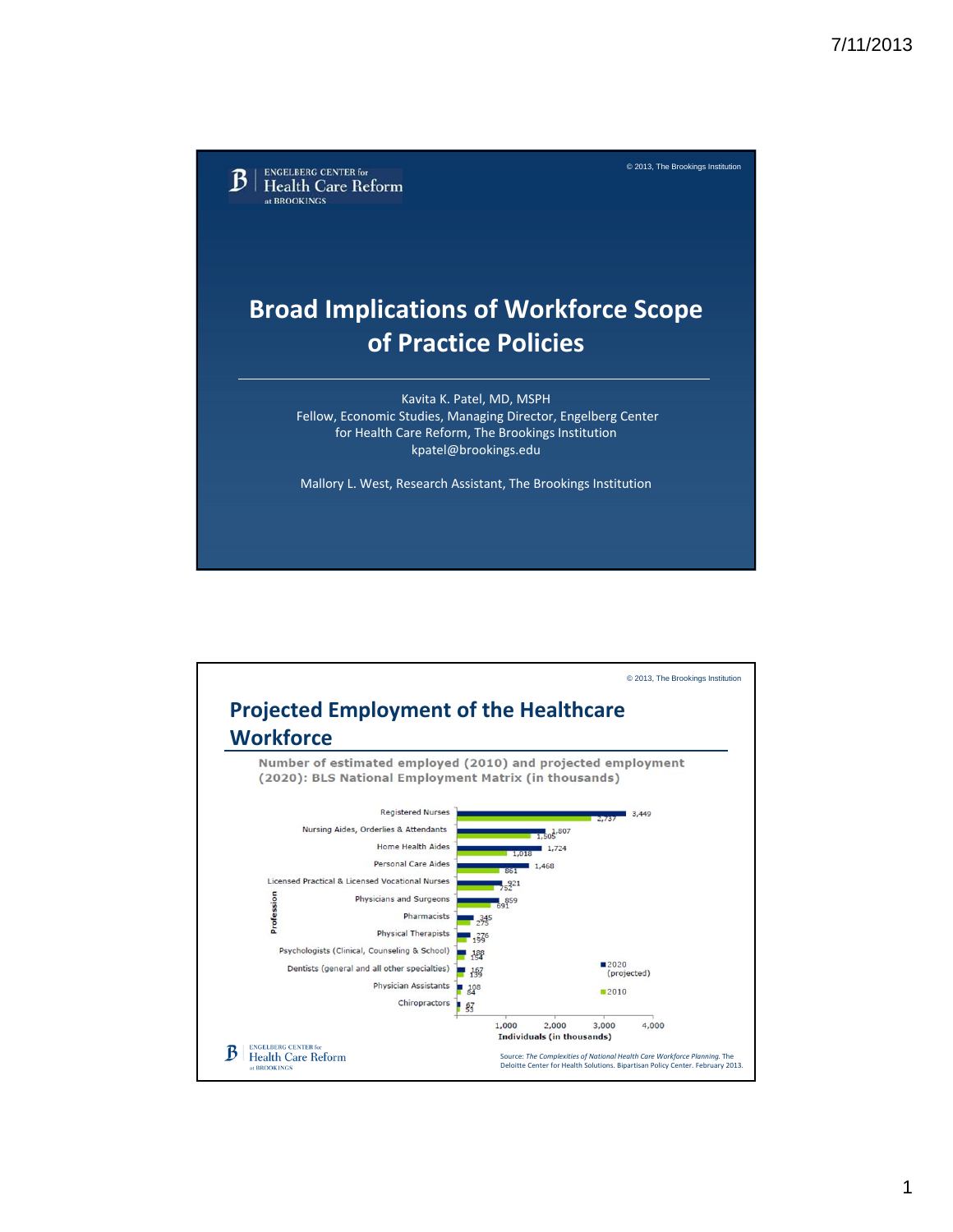© 2013, The Brookings Institution

|                                                                                                                                                                                                                                                                                                                                                                                          |                 |      |            |      |                        | Table. Geographic Distribution of Health Care Professionals in 2010 |                                                                                                                                                                                      |                       |                             |
|------------------------------------------------------------------------------------------------------------------------------------------------------------------------------------------------------------------------------------------------------------------------------------------------------------------------------------------------------------------------------------------|-----------------|------|------------|------|------------------------|---------------------------------------------------------------------|--------------------------------------------------------------------------------------------------------------------------------------------------------------------------------------|-----------------------|-----------------------------|
| Geography                                                                                                                                                                                                                                                                                                                                                                                | All $(%)$<br>NP | PA   | Physicians | NP   | Primary care (%)<br>PA | Family<br>medicine                                                  | General internal<br>medicine                                                                                                                                                         | General<br>pediatrics | U.S.<br>population<br>(9/6) |
| Urban                                                                                                                                                                                                                                                                                                                                                                                    | 84.3            | 84.4 | 91.0       | 72.1 | 75.1                   | 77.5                                                                | 89.8                                                                                                                                                                                 | 77.6                  | 80                          |
| Large rural                                                                                                                                                                                                                                                                                                                                                                              | 8.9             | 8.8  | 6.5        | 11.0 | 11.6                   | 11.1                                                                | 6.7                                                                                                                                                                                  | 9.6                   | 10                          |
| Small rural                                                                                                                                                                                                                                                                                                                                                                              | 3.9             | 3.7  | 1.7        | 7.7  | 6.9                    | 7.2                                                                 | 7.4                                                                                                                                                                                  | 7.3                   | 5                           |
| Isolated rural, frontier                                                                                                                                                                                                                                                                                                                                                                 | 2.8             | 3.0  | 0.7        | 9.1  | 6.3                    | 4.2                                                                 | 1.1                                                                                                                                                                                  | 5.5                   | 5                           |
| NOTE: Data from the National Provider Identifier file (November 2010) and the 2007 U.S. Census.<br>$NP =$ nurse practitioner; $PA =$ physician assistant.<br>Adapted from Agency for Healthcare Research and Quality. Primary care workforce facts and stats no. 3. January 2012. http://www.ahrg.gov/<br>research/findings/factsheets/primary/pcwork3/index.html. Accessed May 8, 2013. |                 |      |            |      |                        |                                                                     | Source: Petterson, S.M., Phillips, R.L., Bazemore, A.W., and G.T. Koinis. Unequal Distribution of<br>the U.S. Primary Care Workforce. American Family Physician. June 2013; 87(11):1 |                       |                             |

|                                   |                                      | <b>Comparison of Non-physician and Physician</b> |                                      |  |
|-----------------------------------|--------------------------------------|--------------------------------------------------|--------------------------------------|--|
| <b>Salaries</b>                   |                                      |                                                  |                                      |  |
| <b>NON-PHYSICIAN</b>              | <b>MEDIAN</b><br><b>SALARY, 2012</b> | <b>PHYSICIAN</b>                                 | <b>MEDIAN</b><br><b>SALARY, 2012</b> |  |
| Audiologist                       | <b>\$69K</b>                         | Otolaryngologist                                 | \$316                                |  |
| <b>CR Nurse Anesthetist</b>       | <b>\$157K</b>                        | Anesthesiologist                                 | \$337K                               |  |
| <b>Certified Nurse Midwife</b>    | <b>S92K</b>                          | OB-GYN                                           | <b>\$255K</b>                        |  |
| Chiropractor                      | <b>S131K</b>                         | Orthopedic Surgeon                               | <b>\$414K</b>                        |  |
|                                   |                                      | <b>Family Practitioner</b>                       | \$176K                               |  |
| Naturopath                        | <b>S62K</b>                          | <b>General Internist</b>                         | \$188K                               |  |
| <b>Nurse Practitioner</b>         | <b>S91K</b>                          | <b>Family Practitioner</b>                       | <b>\$176K</b>                        |  |
|                                   |                                      | <b>General Internist</b>                         | <b>S188K</b>                         |  |
| Optometrist                       | <b>\$107K</b>                        | Opthalmologist                                   | <b>\$251K</b>                        |  |
|                                   |                                      | Dermatologist                                    | <b>\$280K</b>                        |  |
| Oral and Maxillofacial<br>Surgeon | <b>\$217K</b>                        | Otolaryngologist                                 | <b>\$316L</b>                        |  |
|                                   |                                      | <b>Plastic Surgeon</b>                           | \$325K                               |  |
| Pharmacist                        | <b>S115K</b>                         | <b>Family Practitioner</b>                       | \$176K                               |  |
|                                   |                                      | <b>General Internist</b>                         | <b>\$188K</b>                        |  |
| <b>Physical Therapist</b>         | <b>\$75K</b>                         | <b>Orthopedic Surgeon</b>                        | <b>\$414K</b>                        |  |
| Psychologist                      | <b>\$83K</b>                         | Psychiatrist                                     | <b>\$194K</b>                        |  |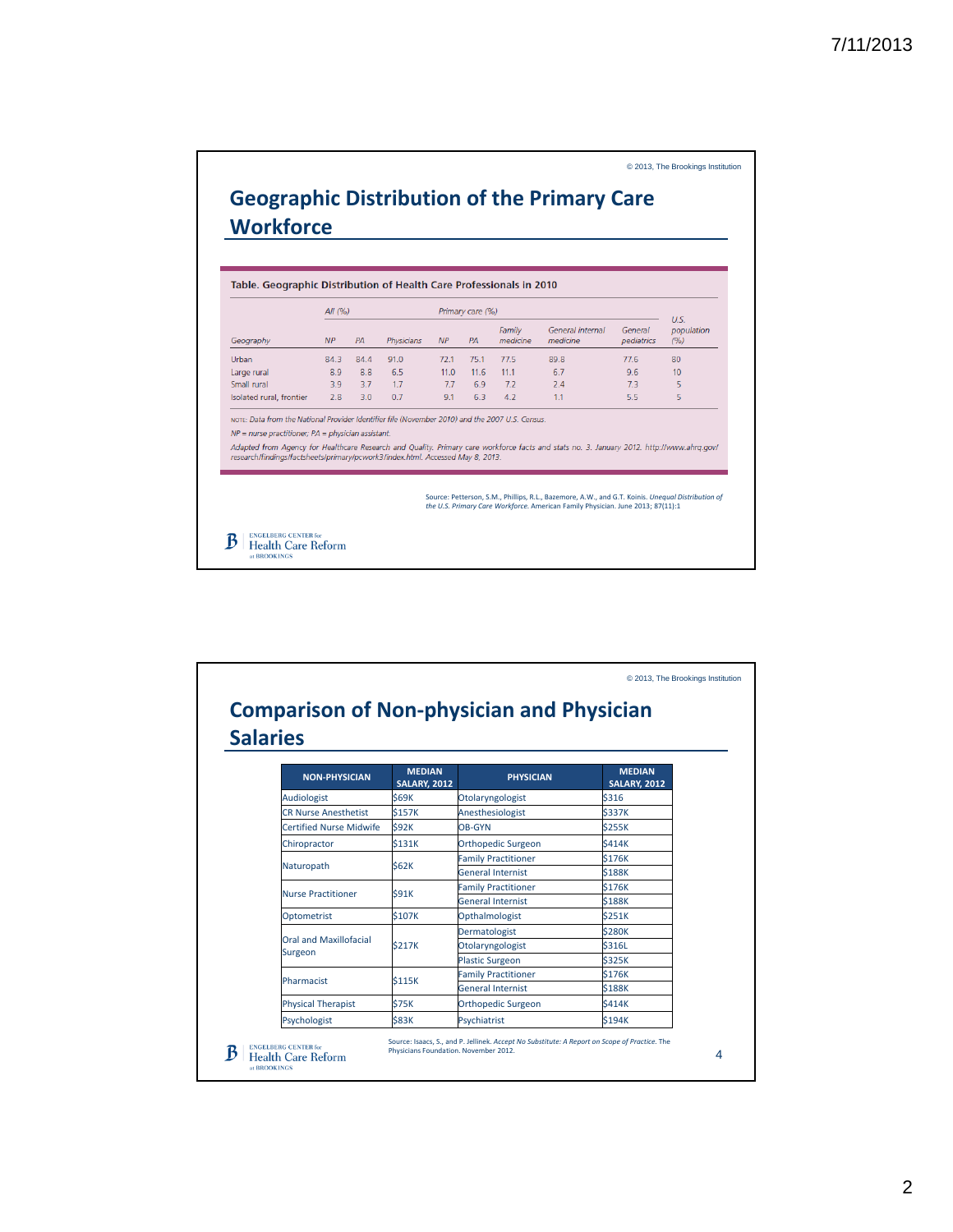